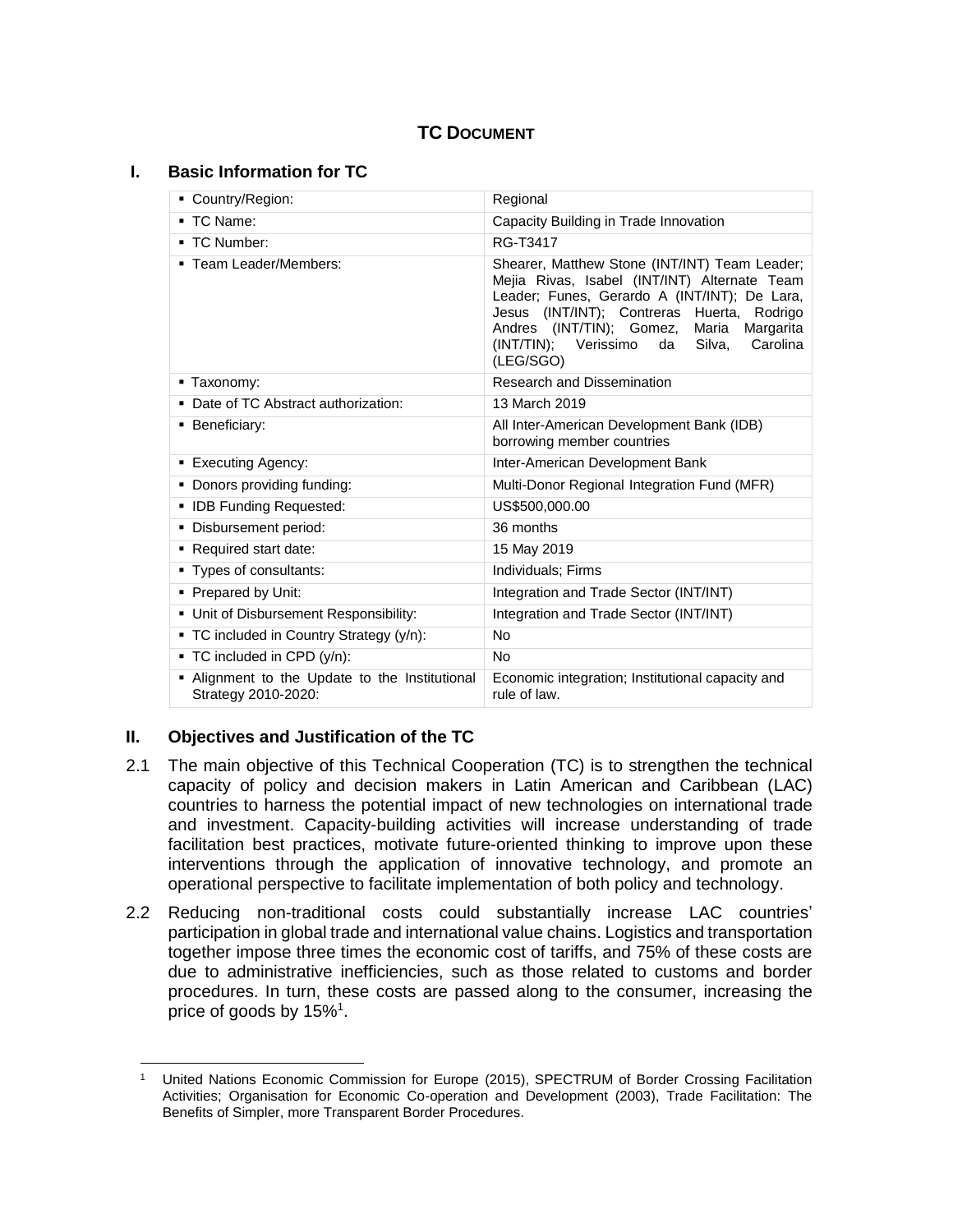- 2.3 Beyond the direct costs, administrative inefficiencies and outdated processes contribute to market uncertainty that inhibits global supply chain linkages and deters international investment. Firms often face non-traditional costs in the form of imperfect information about consumer demand and preferences. Potential investors are discouraged by opaque regulatory frameworks or complex procedures for establishing or operating an enterprise in a new host country.
- 2.4 Across the global economy, technological solutions are emerging to mitigate these challenges. For instance, blockchain (a secure distributed leger of information) has the potential to strengthen revenue controls and port security and improve the reliability of electronic payments to permit their seamless integration into Port Community Systems, as well as single windows for trade for trade and investment. The optimization of port calls through artificial intelligence (AI) and machine learning enables faster stays that result in lower costs and less environmental impact, while simultaneously increasing reliability and safety. With respect to export promotion and investment attraction combined with better data means advanced market research tools. Likewise, cloud computing fosters the interconnectivity of the various agencies and actors involved in trade and investment.
- 2.5 LAC countries are expressing interest in training in the development and implementation of modern trade facilitation tools, particularly with regard to utilizing technology to improve their systems, increasing their sustainability through forwardlooking approaches to technological adoption, and consideration of important practical operational matters such as minimizing disruption to existing systems and ensuring interoperability.
- 2.6 Capacity building in the area of integration and trade has previously taken place primarily through the delivery of online tutored courses. Between 2011 and 2018, more than 8,700 public- and private-sector specialists received training through this modality, of which more than 7,200 successfully completed the coursework and earned certification<sup>2</sup>. New loans and the emergence of new technologies have increased the need for targeted training with an operational focus, including in thematic areas as well as project execution. In order to maximize the impact of the application of increased knowledge at the operational and institutional levels going forward, this TC emphasizes capacity-building activities aligned with lending operations in pipeline, preparation and execution.
- 2.7 Face-to-face training efforts have been more limited and have focused on WTO-related issues such as trade facilitation, trade development, and non-agricultural market access negotiations, and tended to serve as knowledge-building for technical professionals or awareness exercises for policymakers rather than taking an operational perspective. A key lesson learned from this experience is the need to ensure that face-to-face training activities are developed and delivered in a way that ensures that clients are likely to apply the knowledge that they receive. A positive

 $\overline{2}$ <sup>2</sup> The Bank launched the Integration, Trade and Regional Cooperation Capacity-Building Program (CBP) in 2011 as a systematic effort to create and sustain a critical mass of professionals in LAC who can design, propose, and implement innovative, next-generation interventions in subjects including trade policy; trade and customs facilitation; export promotion and investment attraction; physical integration, such as the management of border crossings, ports, and airports; energy efficiency and interconnection; access to broadband; and regional cooperation. According to an impact assessment conducted between 2017 and 2018, 63% of the participants thought that the knowledge acquired was highly relevant or relevant to their work, and 56% of the participants responded that they applied the knowledge always or almost always. The CBP received financing from RG-T2265; RG-T2465; RG-T2572, RG-T2762, RG-T2823 and RG-T3166.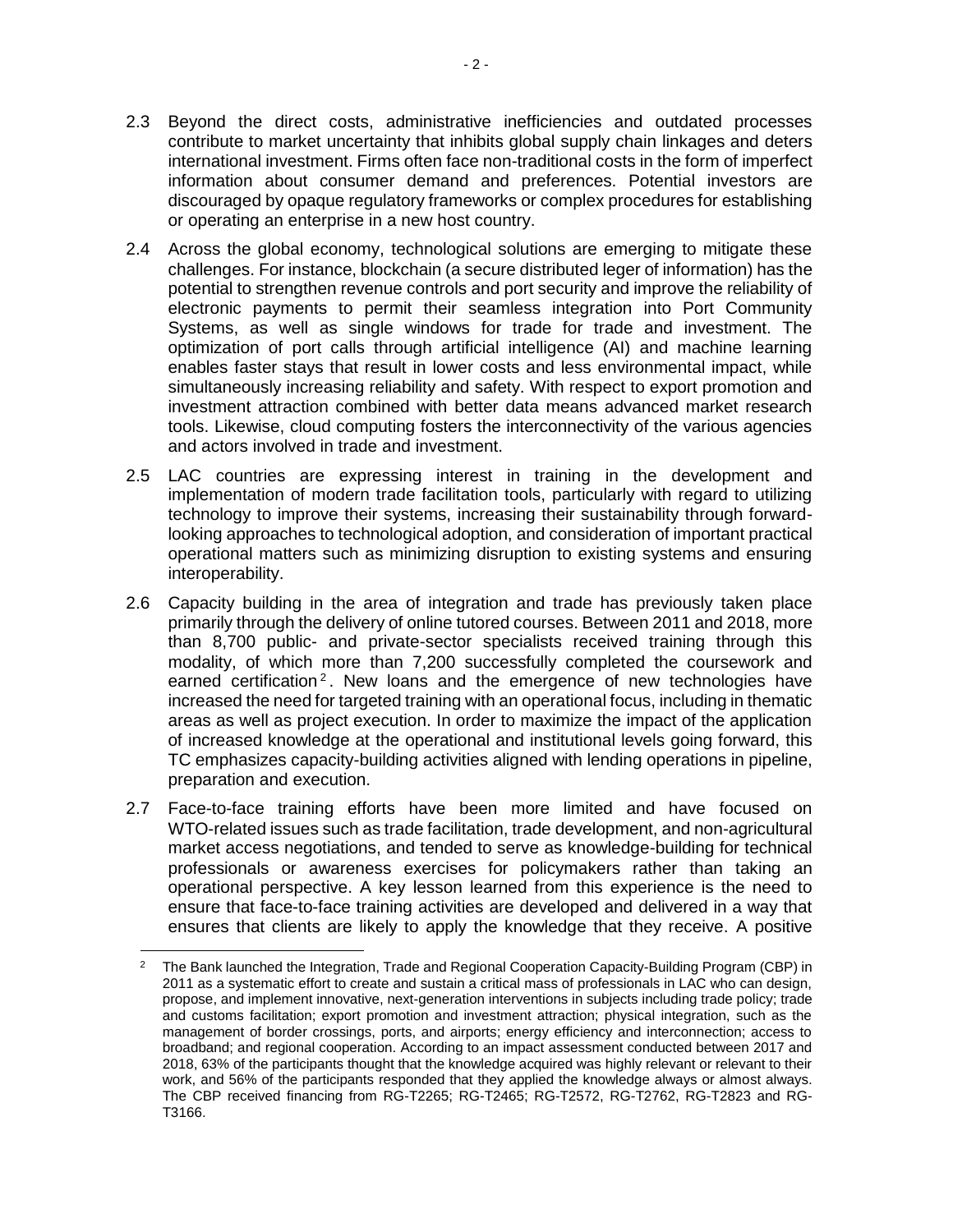experience was a training the sector carried out for policy makers in the Pacific Alliance in the areas of e-commerce which has allowed to create a regional working group and work plan to advance in this area.

- 2.8 In 2010, the Report on the Ninth General Capital Increase of Resources of the Inter-American Development Bank (IDB) (AB-2764) (GCI-9) established supporting global and regional integration as one of the Bank's five institutional strategic priorities, and proposed to increase lending to support regional cooperation and integration to 15 percent of the Bank's lending by the end of 2015. To implement this GCI-9 mandate on integration, in 2011 the IDB approved the Sector Strategy to Support Global and Regional Integration (GN-2565-4), which proposed simultaneous investments in the hardware (infrastructure for regional connectivity) and the software (regional policies and regulatory frameworks) of integration, connecting them with a comprehensive agenda for intra-regional South-South cooperation and the generation of regional public goods.
- 2.9 The TC is consistent with the Update to the Institutional Strategy 2010-2020 (AB-3008) and is aligned with the development challenge of Economic Integration, by strengthening countries' capacities to insert firms into value chains and to improve regional infrastructure (cf. paragraphs 3.7 a and b). The TC is also aligned with the cross-cutting theme of Institutional Capacity and Rule of Law, by delivering training to public officials at the institutions responsible for delivering timely, quality, and accessible services related to customs and trade facilitation and export promotion and investment attraction, and by contributing to greater productivity and certainty regarding trade and border transactions (cf. paragraph 3.8 c).
- 2.10 Additionally, the document aligning the Multi-Donor Regional Integration Fund (MFR) with the UIS (GN-2344-19) sets forth " Capacity development of both public and private sector initiatives to foster the promotion and sustainability of the integration agenda", including targeted capacity building and training programs, as one of the areas that the MFR will address.
- 2.11 Targeted capacity-building is one of the non-financial instruments recommended in the instrument compact of the Bank's Integration Strategy and its Action Plan (GN-2653). The TC also supports the strengthening of regional and global integration in the area of transportation as well as strategic participation in regional integration plans, consistent with the Bank's Infrastructure Strategy (GN-2710-5). Additionally, the update to the IDB's Corporate Results Framework 2016-2019 (CRF), which sets out indicators and time-bound targets that allow for evidence-based monitoring of the implementation of the UIS, contemplates a specific indicator for capacity building on economic integration, which is aligned with Goal 17 of the United Nations' Sustainable Development Goals "Strengthen the means of implementation and revitalize the global partnership for sustainable development".

# **III. Description of Activities/Components and Budget**

3.1 The TC will finance the development and delivery of practical training designed for a selected group of decision makers in Bank borrowing member countries, who will learn about best practices on the digital transformation of trade facilitation (port community systems, the single window for foreign trade, digital customs modernization, border economic development, etc.) and trade promotion & investment attraction (advanced market research tools, single window for investment) within the context of the 4th industrial revolution. This TC is composed of the following components: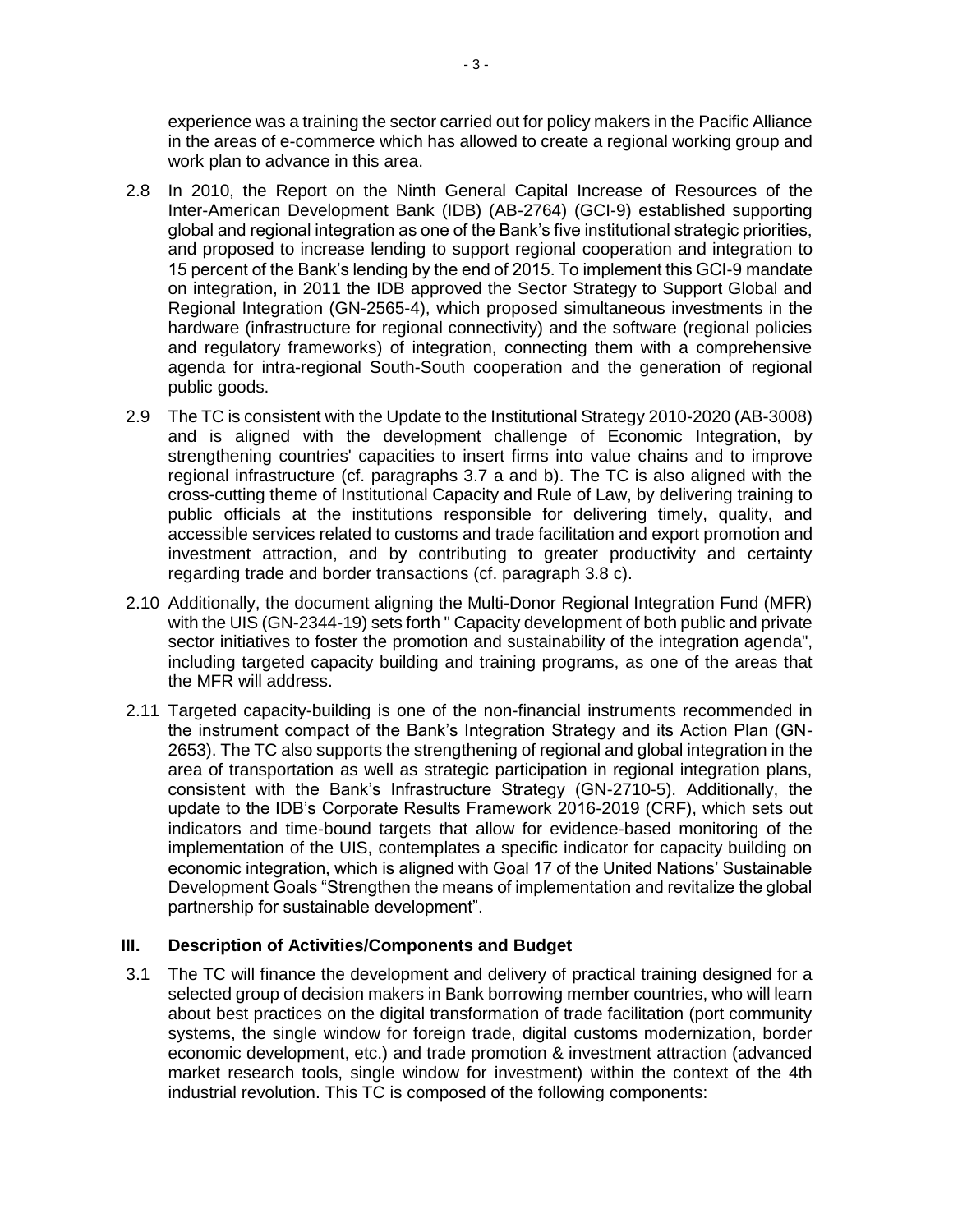- 3.2 **Component I. Analysis of case studies and recommendations of best practices.** The component will finance three studies of best practices in trade facilitation, export promotion and investment attraction, including cases involving deployment of state-of-the-art technological tools. These studies will serve as inputs to the on-site training events for Bank clients in Component II, but also as inputs for the preparation of TCs and especially loans, and for policy dialogues. Activities will include the hiring of consultancy services and the production of learning and dissemination materials.
- 3.3 The studies will address issues such as how to boost the effectiveness and efficiency of trade promotion, investment attraction and trade facilitation processes by means of the incorporation of new technologies such as machine intelligence, cloud computing, internet of things, 3-D printing and biometrics. Examples may include artificial intelligence applied to risk management in border crossings, ports and airports; cloud computing for the interoperability of foreign trade single windows (VUCE, for its Spanish acronym), and for best solutions for electronic payments that could be included in Port Community Systems (PCS); the use of biometrics for border, ports and airports migratory controls; machine learning for lead generation in investment attraction; etc. They will also delve into the technical and institutional dimensions of implementation, considering the availability and advisability of specific architectural solutions, the stakeholders that would need to be consulted and the contingencies that would need to be considered.
- 3.4 **Component II. Training in best practices to modernize trade facilitation and export promotion & investment attraction.** This component will finance: (i) regional best practices workshops; (ii) online courses; and (iii) field study visits, as follows:<sup>3</sup>
	- i. Two regional best practices workshops will take place in the LAC region. Invitations to these workshops will be made to all Bank borrowing member countries' responsible/lead institution corresponding to the subject matter.
	- ii. The online courses will take either the online tutored course modality or the massive open online course modality. Course invitations will be made to all Bank borrowing member countries' responsible/lead institution corresponding to the subject matter. The online courses will be hosted and conducted via the Bank's training platform managed by INDES.
	- iii. The extra-regional field visits will focus on world-class facilities where technologies were successfully applied into trade and investment processes, such as Port Community Systems. For these events, invitations will be made based on operational priorities in the countries, which in turn will reflect country strategies and programming. However, efforts will be made to ensure the participation of at least one country from each of the regional departments. Specifically, the selection criteria will target countries with portfolio, pipeline, or potential Bank lending operations in the thematic area, and that have established the technical prerequisites to benefit from the field visit. Among these countries, those with the most immediate needs relating to Bank operations will be prioritized. The determinations will be made in collaboration with Sector operational focal points who will coordinate with the corresponding country offices.

 $\overline{\phantom{a}}$ 

 $3$  The beneficiaries of these activities will be the lead or responsible agencies for the respective areas of training (e.g. ministries, customs, or specialized agencies).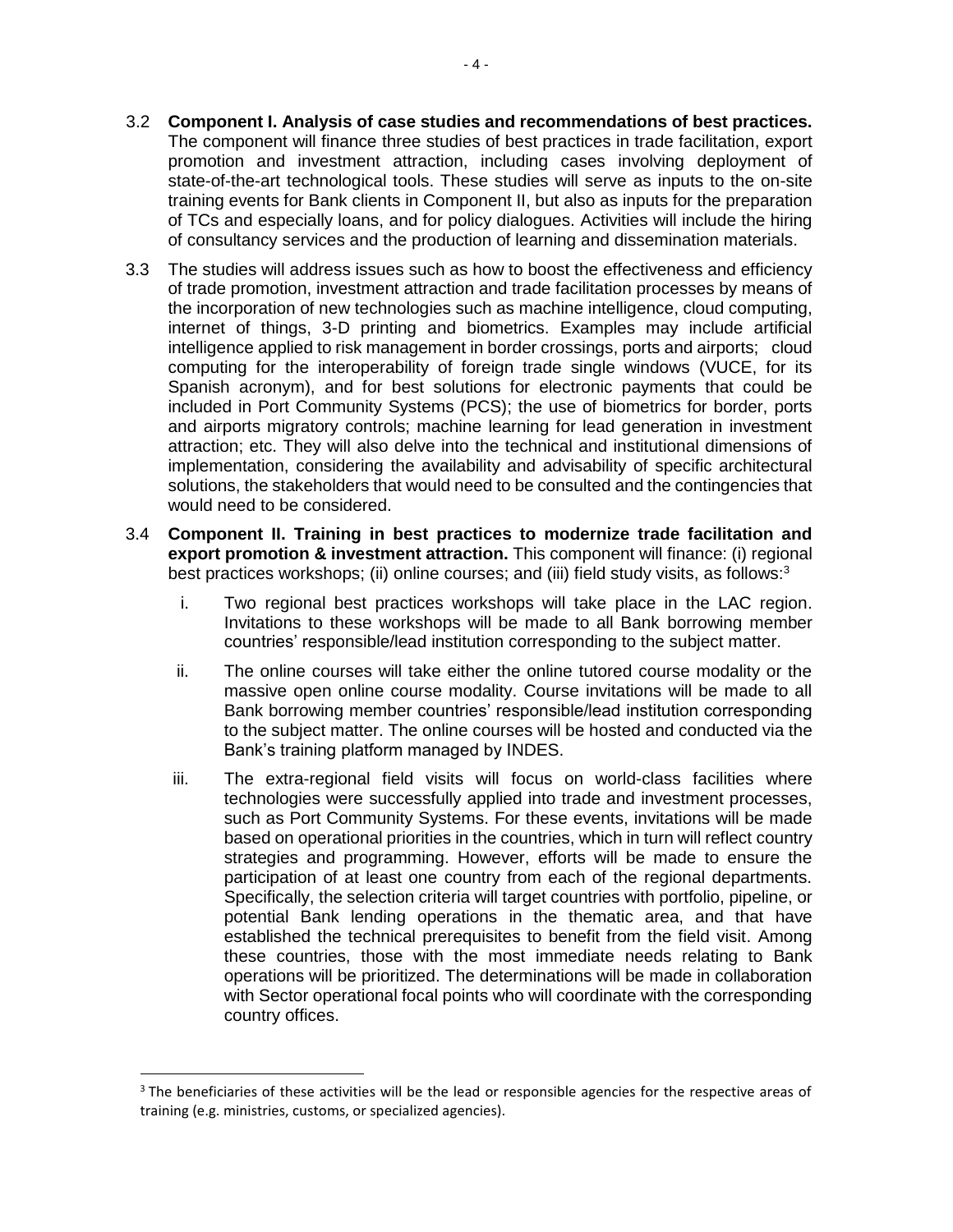- 3.5 The subject matter will be a combination of theoretical and operational materials. Regarding the on-site events, that is, i) and iii), the attendees will be decision makers in the responsible/lead institution for the respective areas, and the tutors will be Bank Specialists on the subject matter, complemented by key outside experts and those from the host institutions. Staff travel will be necessary to prepare and carry out the training events as tutors, a role that is not a part of their routine activities. The total amount of expenses for staff travel shall not exceed 10 percent of the total budget.
- 3.6 The total cost of this TC will be US\$ 500,000, which will be financed by the Multi-Donor Regional Integration Fund (MFR), as set out in the Indicative Budget chart below:

| <b>Activity/Component</b>                                                                                                | <b>Description</b>           | <b>IDB/Fund</b><br><b>Funding</b> | Total<br><b>Funding</b> |
|--------------------------------------------------------------------------------------------------------------------------|------------------------------|-----------------------------------|-------------------------|
| Component I. Analysis of case studies and recommendations of best<br>practices                                           |                              | 125,000                           | 125,000                 |
| Preparation of studies                                                                                                   | 3 consultancies * 40,000 ea. | 120,000                           | 120,000                 |
| Communication and dissemination                                                                                          | Print of materials           | 5,000                             | 5,000                   |
| Component II. Training in best practices to modernize trade facilitation<br>and export promotion & investment attraction |                              | 375,000                           | 375,000                 |
| Best practices workshops (intra-regional)                                                                                | 2 workshops * 62,500 ea.     | 125,000                           | 125,000                 |
| Online courses                                                                                                           | 4 courses * 25,000 ea.       | 100,000                           | 100.000                 |
| 2 Field study visits                                                                                                     | 2 field studies * 50,000 ea. | 100,000                           | 100,000                 |
| Staff travel to participate as tutors                                                                                    | No more than 10% of budget   | 50,000                            | 50,000                  |
| <b>Total</b>                                                                                                             |                              | 500,000                           | 500.000                 |

#### **Indicative Budget (in US\$)**

# **IV. Executing Agency and Execution Structure**

- 4.1 In light of the taxonomy of this TC and the applicable Bank policies (GN-2470-2 and GN-2629-1), the Bank, through the Integration and Trade Sector (INT/INT), will be the executing agency of this TC. INT/INT will be responsible for the overall execution and supervision of the TC in close coordination with country departments through the Sector's operational focal points.
- 4.2 In addition, there are two primary justifications for execution of this TC by the Bank: (i) this is a regional project that involves the coordination of participants from countries across the region, and the Bank is ideally situated to serve as a regional coordinator; and (ii) the project seeks consistency with the Bank's GCI-9 priorities, Integration Strategy, UIS, CRF, and especially its operational program, and Bank specialists are in the best position to ensure this.
- 4.3 All activities to be executed under this TC have been included in the Procurement Plan (see Annex III) and will be contracted in accordance with Bank policies as follows: (i) AM-650 for Individual consultants; (ii) GN-2765-1 and Guidelines OP-1155-4 for Consulting Firms for services of an intellectual nature; and (iii) GN-2303-20 for logistics and other related services.

#### **V. Major Issues**

5.1 Capacity-building activities are always subject to the risk that the capacity building that has been provided would not be applied by the individuals who have been trained because they move on to other activities, and especially in the case of the public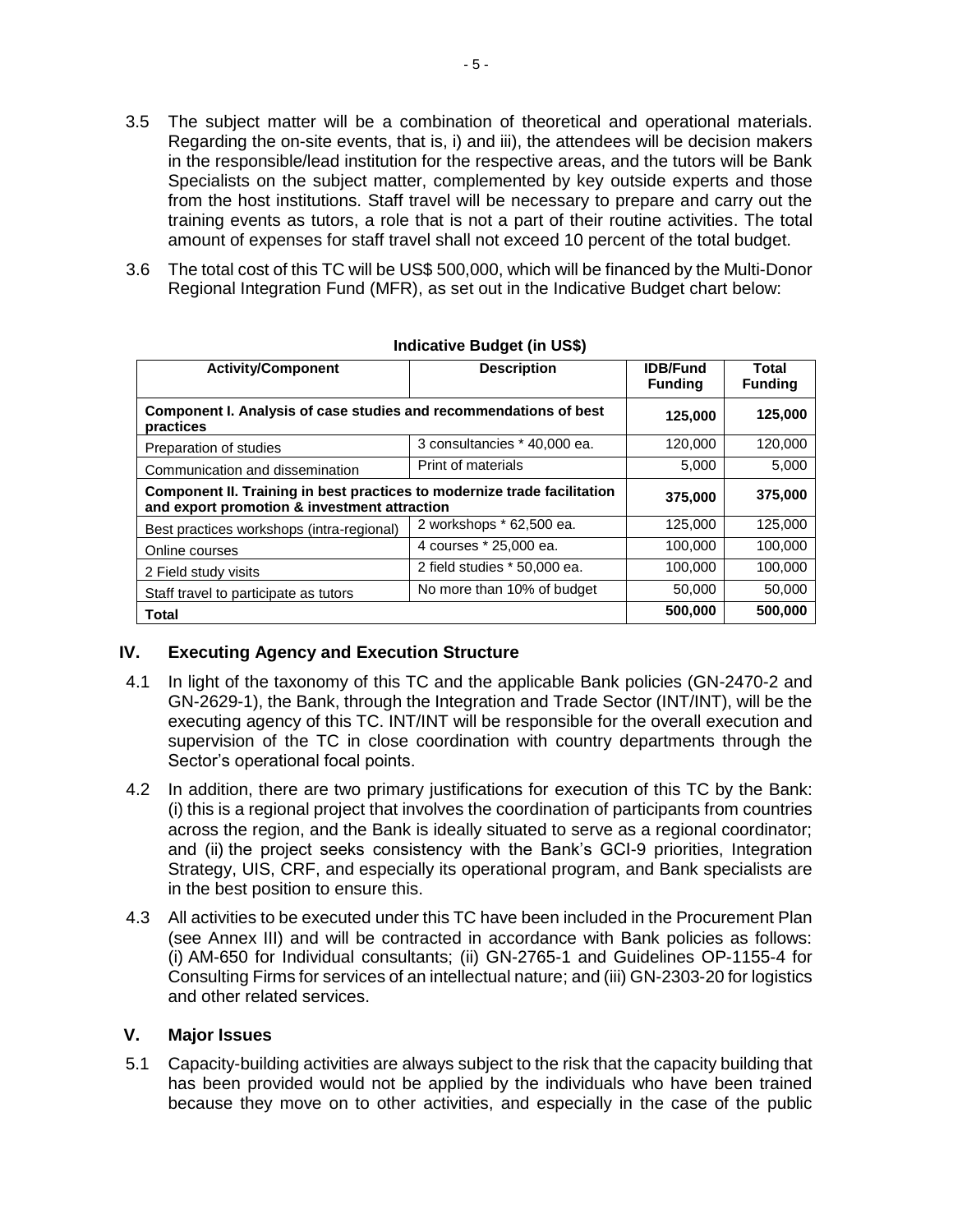sector, by the individuals leaving the organization for which they were originally trained. Bank sector specialists working on trade facilitation projects will participate as part of the training team in order to maintain an ongoing repository of the knowledge that can be shared with the remaining professionals at the beneficiary organizations or with new professionals who replace those who have left and to act as technical contacts.

5.2 Another potential risk is that training would be overly diffused and not applied directly to concrete projects. To mitigate this risk, the project team, together with Bank sector specialists, will identify and target activities with clear relevance to potential or active IDB lending operations, ensuring alignment with country programming priorities. Similarly, sustainability of the TC after the execution period will be ensured through the continued work between beneficiary institutions and Sector specialists on lending operations in pipeline, preparation and execution.

### **VI. Exceptions to Bank Policy**

6.1 This TC does not involve any exceptions to the Bank's policies.

### **VII. Environmental and Social Strategy**

7.1 Based on the Environment and Safeguards Compliance Policy (OP-703), this TC was classified as category "C" (see the [Safeguard Policy Filter Report](http://idbdocs.iadb.org/wsdocs/getDocument.aspx?DOCNUM=EZSHARE-671801653-2) and the [Safeguard](http://idbdocs.iadb.org/wsdocs/getDocument.aspx?DOCNUM=EZSHARE-671801653-3)  [Screening Form\)](http://idbdocs.iadb.org/wsdocs/getDocument.aspx?DOCNUM=EZSHARE-671801653-3).

#### **Required Annexes:**

- Annex I: [Results Matrix](http://idbdocs.iadb.org/wsdocs/getDocument.aspx?DOCNUM=EZSHARE-1566048952-1)
- Annex II: [Terms of Reference](http://idbdocs.iadb.org/wsdocs/getDocument.aspx?DOCNUM=EZSHARE-1799858595-2)
- Annex III: [Procurement Plan](http://idbdocs.iadb.org/wsdocs/getDocument.aspx?DOCNUM=EZSHARE-1799858595-3)